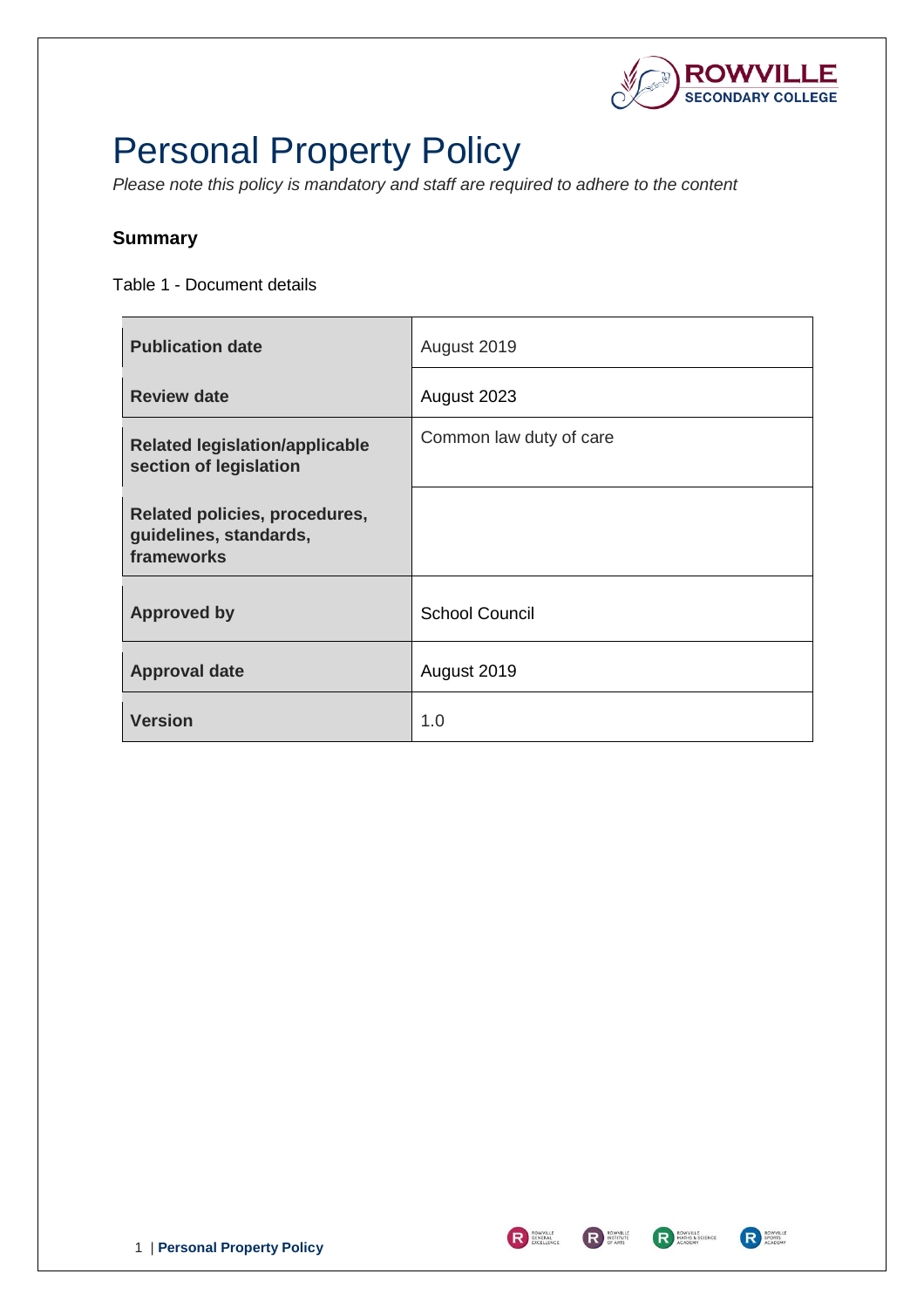

## **Table of Contents**